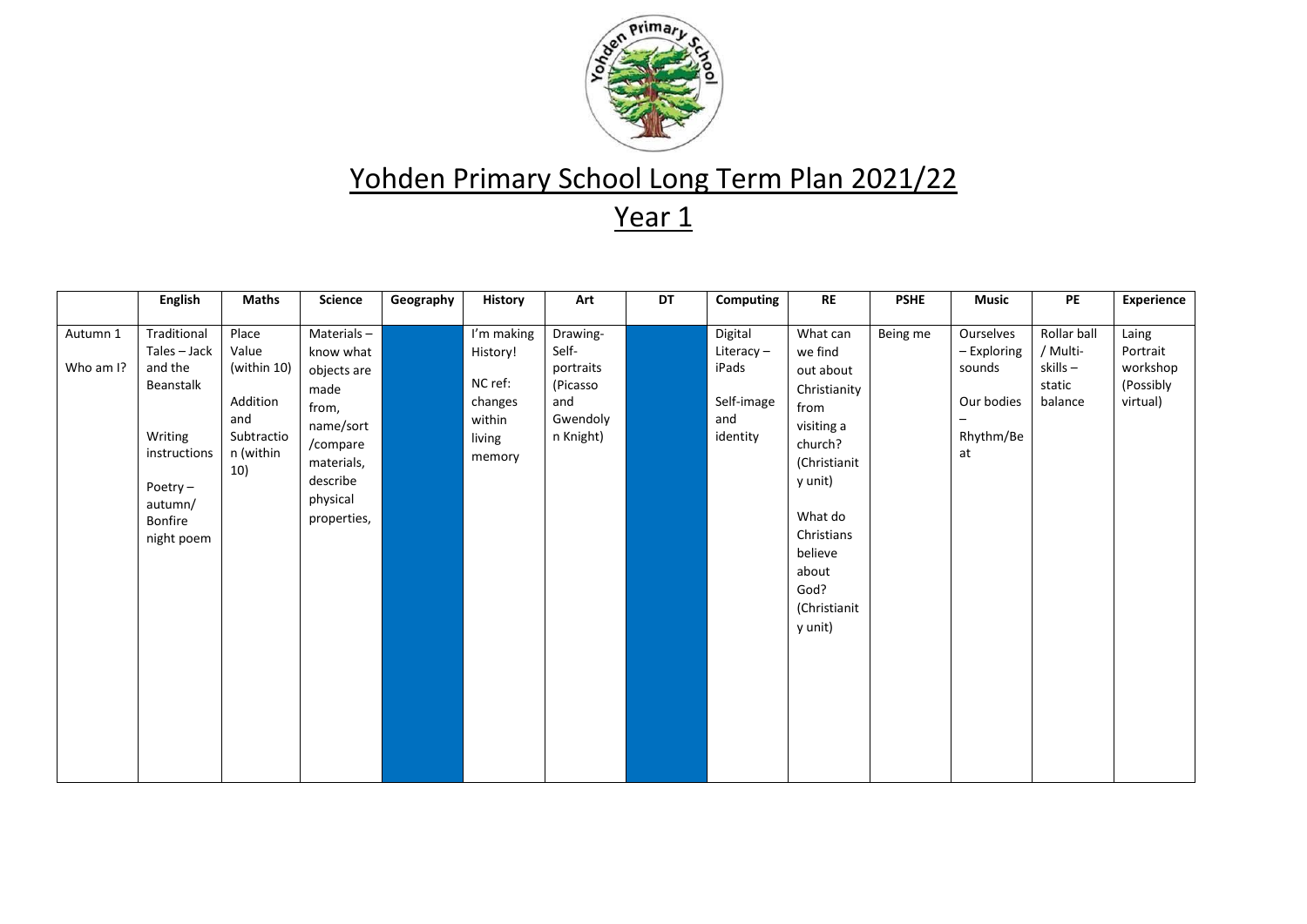

|                                 | <b>English</b>                                                                                              | <b>Maths</b>                           | Science                                                                                                                                                                                                                      | Geography                                                                                                                                                                                              | <b>History</b> | Art | DT                                                                       | Computing                                                                                                        | <b>RE</b>                                                                               | <b>PSHE</b>                    | <b>Music</b>                                              | PE                                     | Experience                   |
|---------------------------------|-------------------------------------------------------------------------------------------------------------|----------------------------------------|------------------------------------------------------------------------------------------------------------------------------------------------------------------------------------------------------------------------------|--------------------------------------------------------------------------------------------------------------------------------------------------------------------------------------------------------|----------------|-----|--------------------------------------------------------------------------|------------------------------------------------------------------------------------------------------------------|-----------------------------------------------------------------------------------------|--------------------------------|-----------------------------------------------------------|----------------------------------------|------------------------------|
| Autumn 2<br>Where do I<br>live? | Traditional<br>Tales<br>continued<br>Weather<br>reports<br>Russel's<br>Christmas<br>$Magic -$<br>book focus | Shape<br>Place<br>Value<br>(within 20) | Seasonal<br>Changes<br>(autumn/w<br>inter)<br>observe<br>changes,<br>weather<br>associated<br>with<br>season.<br>Working<br>scientificall<br>y<br>Investigato<br>$rs - How$<br>to conduct<br>a science<br>investigati<br>on. | What is my<br>place like?<br>Looking at<br>their<br>school and<br>home.<br>Locality of<br>local area,<br>sorting<br>physical<br>and human<br>features<br>and<br>observing<br>weather.(T<br>each first) |                |     | Mechanis<br>m (Sliders<br>and<br>Levers) -<br>Make<br>moving<br>pictures | Digital<br>Literacy-<br>application<br>s to topic /<br>literacy<br>Online<br>relationshi<br>ps and<br>reputation | Why are<br>gifts given<br>at<br>Christmas?<br>(Whole<br>school<br>progressio<br>n unit) | Celebratin<br>g<br>differences | Our school<br>- Exploring<br>Sounds<br>Seasons -<br>Pitch | Making<br>shapes $-$<br>Gymnastic<br>S | Walk<br>around<br>local area |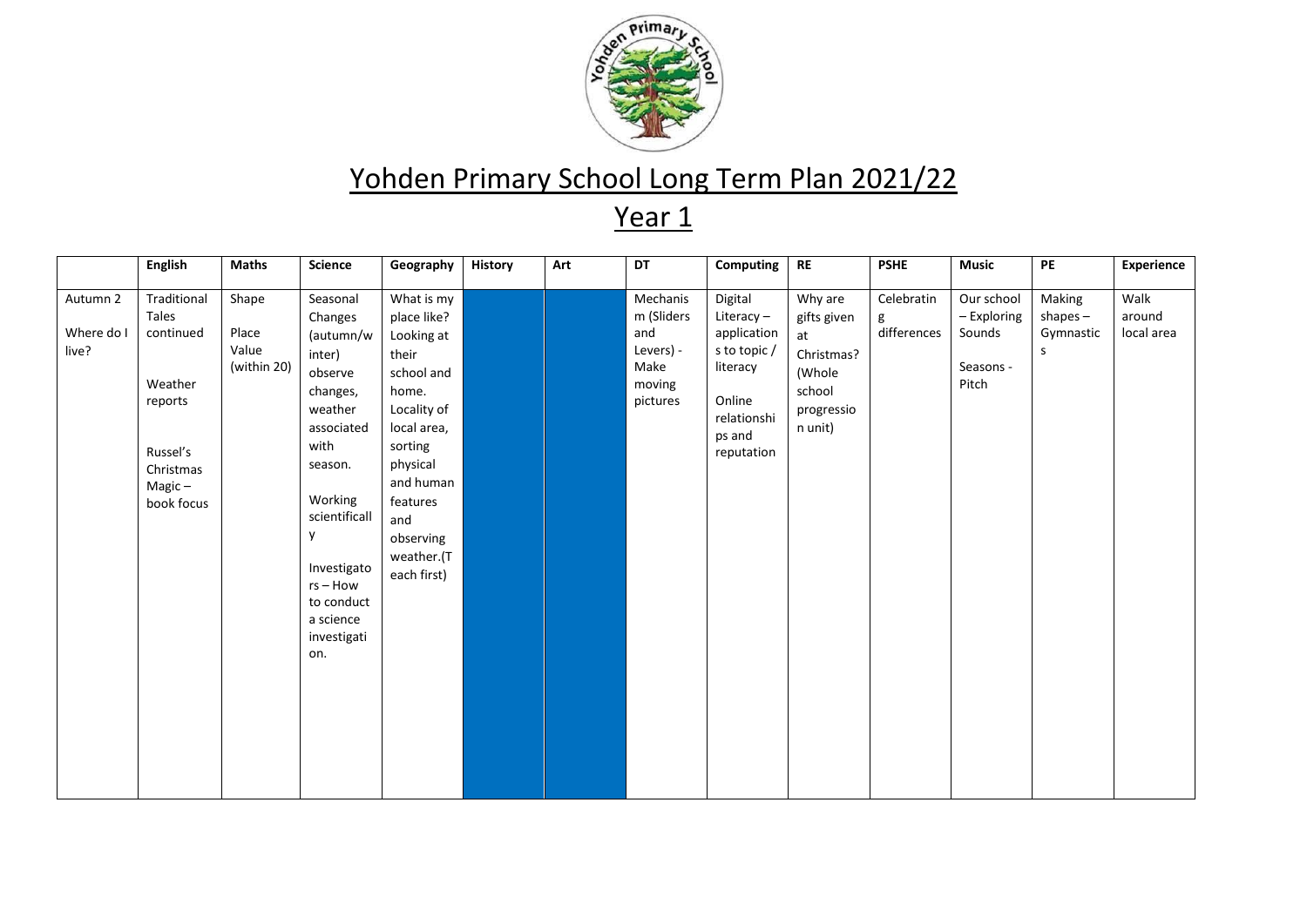

|                                               | <b>English</b>                                                                             | <b>Maths</b>                                                                       | Science                                                                                                                                                                                                          | Geography                                                                                                                                                                       | <b>History</b> | Art                                                                | DT | Computing                                                      | $\sf RE$                                                                | <b>PSHE</b>         | <b>Music</b>                                | PE                           | Experience                                                              |
|-----------------------------------------------|--------------------------------------------------------------------------------------------|------------------------------------------------------------------------------------|------------------------------------------------------------------------------------------------------------------------------------------------------------------------------------------------------------------|---------------------------------------------------------------------------------------------------------------------------------------------------------------------------------|----------------|--------------------------------------------------------------------|----|----------------------------------------------------------------|-------------------------------------------------------------------------|---------------------|---------------------------------------------|------------------------------|-------------------------------------------------------------------------|
| Spring 1<br>What can I<br>see in my<br>world? | Fiction-<br>Oliver's<br>Vegetables<br>Non-fiction<br>Report<br>writing<br>about<br>animals | Addition<br>and<br>Subtractio<br>n (within<br>10)<br>Place<br>Value<br>(within 50) | Animals,<br>including<br>humans<br>Name<br>variety<br>common<br>animal,<br>describe/c<br>ompare<br>gps of<br>animals,<br>identify<br>carnivore/<br>herbivore/<br>omnivore,<br>know basic<br>parts of<br>the body | What can I<br>find? Local<br>area study.<br>Developing<br>physical<br>and human<br>features in<br>the local<br>area. Using<br>directional<br>knowledge<br>to describe<br>a map. |                | Painting-<br>Landscape<br>s (Van<br>Gogh) Len<br>Tabner<br>(local) |    | Getting<br>started<br>with<br>Scratch Jr<br>Online<br>Bullying | Why is<br>Jesus<br>special to<br>Christians?<br>(Christianit<br>y unit) | Dreams<br>and goals | Animals-<br>Pitch<br>Travel -<br>Performing | Moving<br>along $-$<br>Dance | Great<br>North<br>Museum-<br>Animals<br>workshop<br>Local area<br>walks |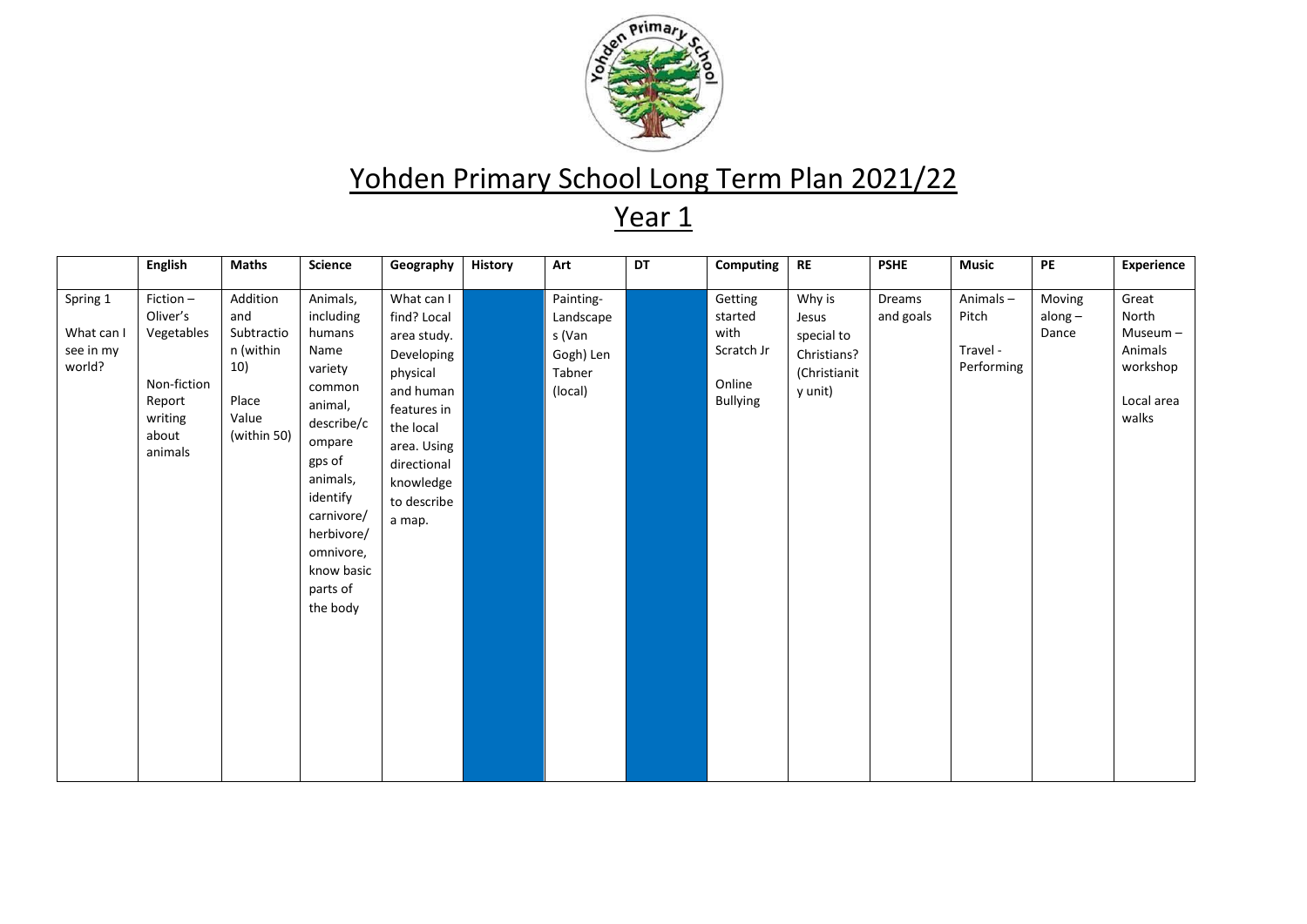

|                                                          | <b>English</b>                                                                          | <b>Maths</b>                                                                           | <b>Science</b>                                                                                                                                 | Geography | History                                                                                                                                                                      | Art                                           | DT                                       | <b>Computing</b>                                                                                                               | <b>RE</b>                                                                    | <b>PSHE</b>       | <b>Music</b>                                                      | <b>PE</b>                                                                           | <b>Experience</b>                        |
|----------------------------------------------------------|-----------------------------------------------------------------------------------------|----------------------------------------------------------------------------------------|------------------------------------------------------------------------------------------------------------------------------------------------|-----------|------------------------------------------------------------------------------------------------------------------------------------------------------------------------------|-----------------------------------------------|------------------------------------------|--------------------------------------------------------------------------------------------------------------------------------|------------------------------------------------------------------------------|-------------------|-------------------------------------------------------------------|-------------------------------------------------------------------------------------|------------------------------------------|
| Spring 2<br>Can you<br>spot the<br>difference<br>$\cdot$ | Fiction-<br>Katie<br>Morag<br>Non-fiction<br>- Diary<br>Entries<br>Shakespear<br>e Week | Length<br>and height<br>Weight<br>and<br>volume                                        | Seasonal<br>Changes<br>(winter/spr<br>ing)<br>observe<br>changes,<br>weather<br>associated<br>with<br>season.<br>Working<br>scientificall<br>y |           | History<br>detectives<br>$-$ spot the<br>difference!<br>NC Ref:<br>changes<br>within<br>living<br>memory,<br>places in<br>locality<br><b>Buildings</b><br>focus              |                                               | Textiles -<br>make a<br>fabric<br>puppet | Getting<br>started<br>with<br>Scratch Jr-<br>application<br>s to topic /<br>literacy.<br>Managing<br>online<br>informatio<br>n | What is<br>the Easter<br>story?<br>(Whole<br>school<br>progressio<br>n unit) | Healthy<br>me     | Pattern-<br>Rhythm/Be<br>at<br>Weather $-$<br>Exploring<br>Sounds | 10 point<br>hoops<br>(games)<br>Where are<br>you going?                             | Horden<br>Colliery<br>Heritage<br>Centre |
|                                                          | <b>English</b>                                                                          | <b>Maths</b>                                                                           | <b>Science</b>                                                                                                                                 | Geography | <b>History</b>                                                                                                                                                               | Art                                           | DT                                       | Computing                                                                                                                      | <b>RE</b>                                                                    | <b>PSHE</b>       | <b>Music</b>                                                      | PE                                                                                  | <b>Experience</b>                        |
| Summer 1<br>What<br>makes the<br>North East<br>special?  | $Fiction -$<br>Peace at<br>Last<br>Non-fiction<br>- Brochure<br>of a famous<br>place    | Multiplicat<br>ion and<br>Division<br>Fractions<br>Position<br>and<br><b>Direction</b> | $Plants -$<br>Naming<br>plants and<br>trees and<br>learning<br>sturcture<br>of a<br>plant/tree                                                 |           | Who has<br>helped<br>make<br>History?NC<br>ref: Significant<br>individuals in<br>the past, local<br>significant<br>individuals<br>Norman<br>Cornish<br>Mining<br>communities | Summer-<br>Sculpture-<br>Nature<br>sculptures |                                          | Applying<br>Scratch Jr<br>concepts<br>to real<br>world $-$<br>application<br>S<br>Privacy<br>and<br>security                   | What can<br>we find<br>out about<br>Buddha?<br>(Other<br>core<br>religions)  | Relationshi<br>ps | Number-<br>Rhythm/Be<br>at<br>Machines<br>Rhythm/Be<br>at         | Bean bag<br>throw<br>(games)<br>Multi-skills<br>$-$ jumping,<br>leaping,<br>hopping | Horden<br>local area<br>Beamish          |